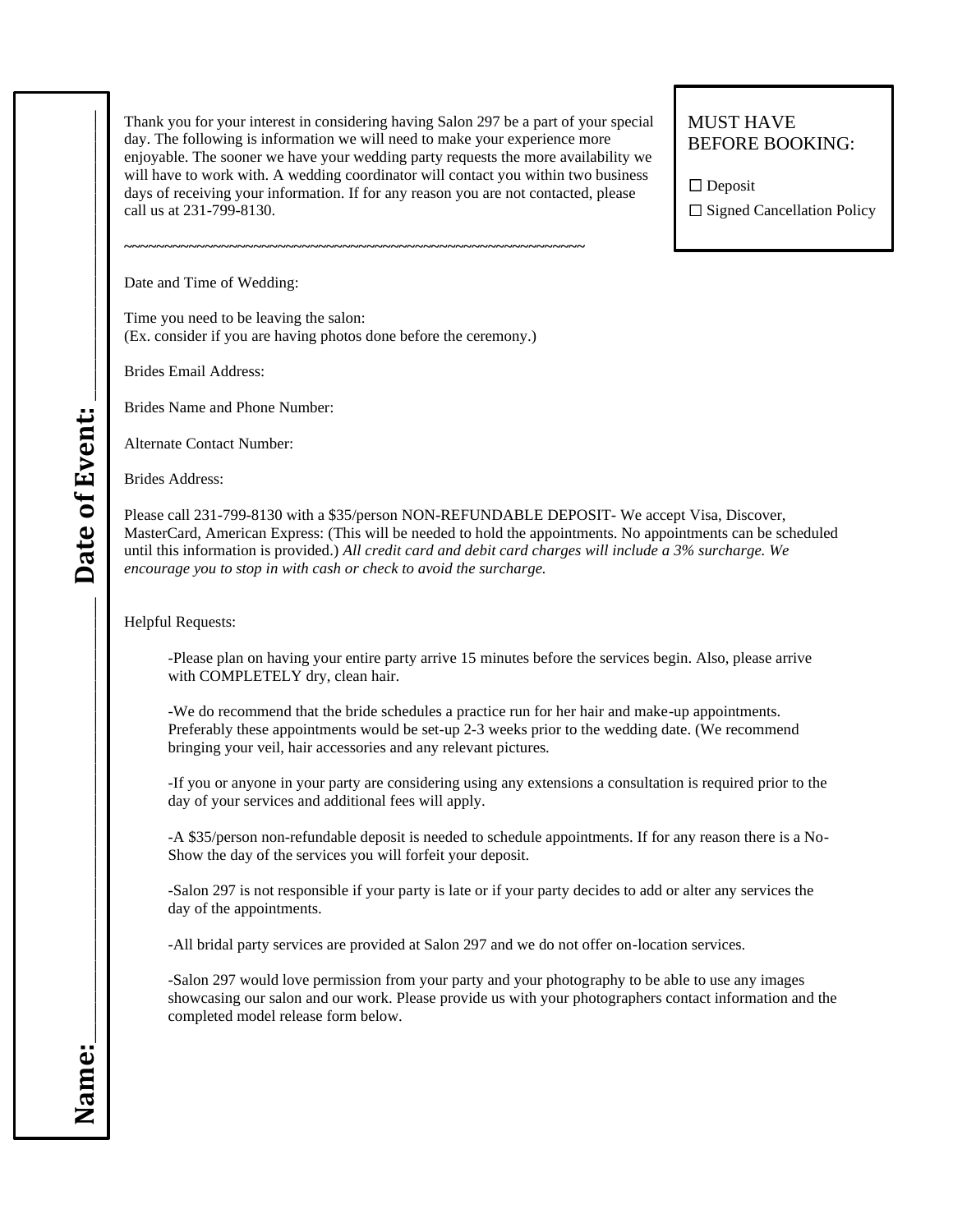## **Salon 297 Bridal Party Cancellation Policy**

**We require a \$35 non-refundable deposit per person to book any bridal parties of 3 or more people.** (If the service cost is less than \$35 then a prepayment is required.) If you, or anyone in your party cancels or No-Show ANY scheduled appointments the deposit will be lost/forfeited for that person. *All deposits can be used towards your final bill.*

We strongly urge you to contact us to review all scheduled appointments 72 hours prior to your scheduled appointments. A detailed itinerary will be provided upon request.

I acknowledge and agree to the above cancellation policy and will share this information with each guest in my bridal party. We will not cancel or 'No-Show' **ANY** of our scheduled Salon 297 appointments. If I, or anyone in my group or bridal party cancels or does not show up for **ANY** scheduled appointments I understand that the deposit will be forfeited.

| <b>NAMF</b><br><b>IVAIVIE</b> | <b>TIME</b>          |
|-------------------------------|----------------------|
| _____<br>_________<br>__      | ______<br>__________ |

## **Permission To Use Photograph**

Name: \_\_\_\_\_\_\_\_\_\_\_\_\_\_\_\_\_\_\_\_\_\_\_\_\_\_\_\_\_\_\_\_\_\_\_\_\_ Date: \_\_\_\_\_\_\_\_\_\_\_\_\_\_\_\_\_\_

I hereby consent to and authorize the use and reproduction, in print or electronic format by Salon 297 or anyone authorized by Salon 297, of any and all photographs which have been taken on this day for any publicity purpose, without compensation.

I hereby acknowledge that I am 18 years of age or older and have read and understand the terms of this release.

Bride's Signature:

Photographer:

Photographer's Contact information:

(We will contact your photographer for permission to use their photography. Feel free to share our information and ask the photographer in advance.)